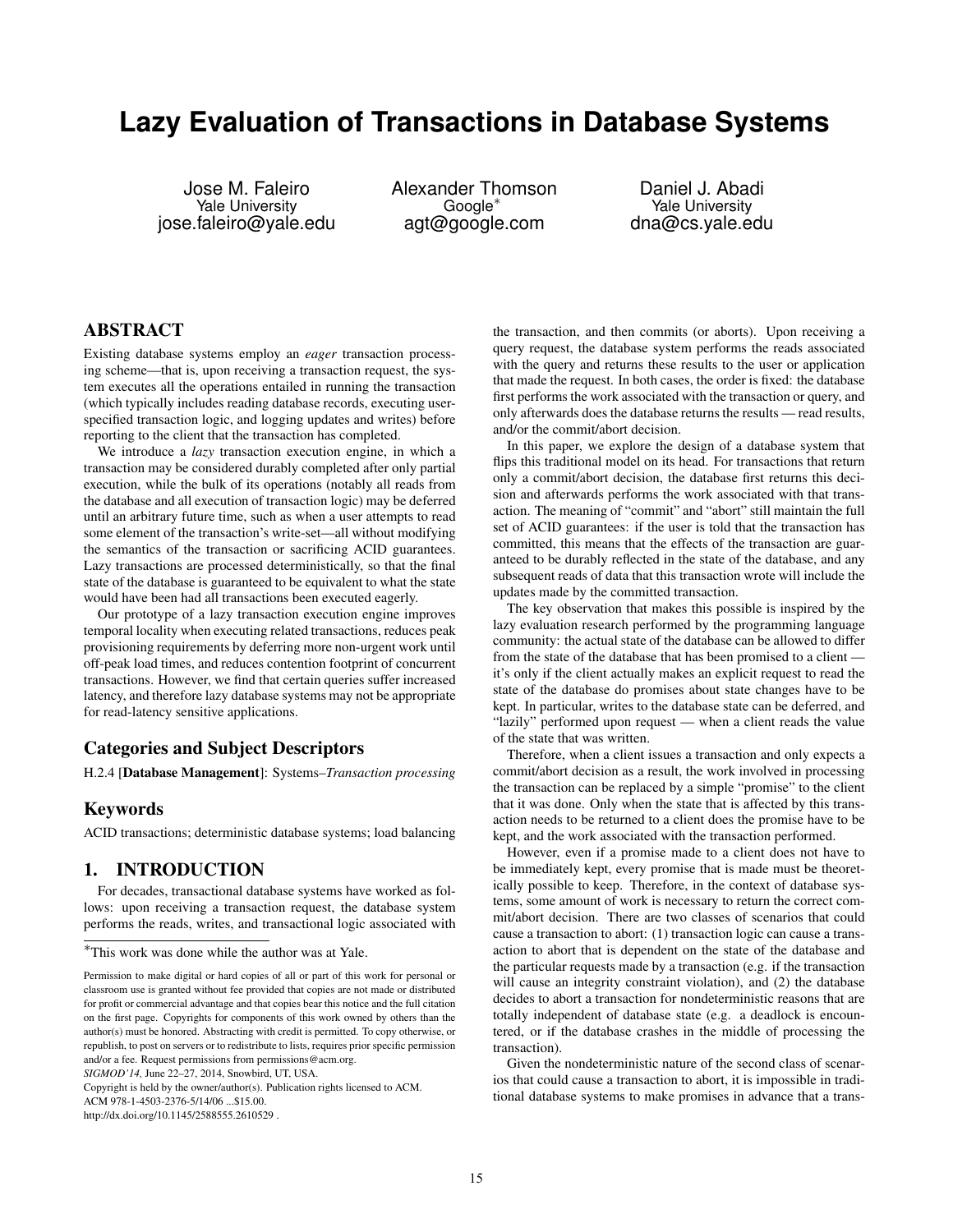action will commit without running the transaction to completion and then actually committing it. Hence, lazy evaluation of transactions has not been a viable option for traditional database architectures. However, an increasing number of *deterministic* databases have been introduced in the last few years, such as Calvin [22], H-Store [20], VoltDB [23], and Hyder [2], which completely disallow nondeterministic aborts. Once these types of aborts are removed, transactions can only abort due to client-defined transaction logic. Lazy evaluation therefore becomes possible by performing enough work during transaction initiation to determine if, given the current state of the database, transaction logic will cause an abort. If not, a "commit" decision can be immediately promised to the client, with the actual transaction processing performed lazily. Furthermore, the deterministic guarantees of the database are leveraged to ensure that when the database eventually gets around to processing the transaction, it will be processed over the snapshot of database state that existed when the transaction was originally submitted (instead of the current state) so that the same database state that was used to determine whether or not the transaction will commit will still exist at the time the transaction is processed.

In this paper, we describe how deterministic database systems can be extended to allow lazy evaluation of transactions, and explore the tradeoffs involved in this lazy transactional processing. In particular we find that laziness provides the following advantages:

- Improved overall cache/buffer pool locality. If record  $X$  is modified several times before its value is requested by a client query, it only needs to be accessed via an IO operation and brought into memory/cache once, when the writes and final read all occur together (§2.7).
- Temporal load balancing. Deferring execution of transactions requested at peak load times can reduce workload skew between peak and non-peak hours, lowering resource provisioning requirements (§2.6).
- Avoiding unnecessary work. Transactions need not *ever* run to completion fully if their write-sets are never read. This can happen, for example, if the write set of a transaction is overwritten by a blind write (a write that is not dependent on the current value of a data item).
- Reduced contention footprint. Contention can be reduced by only executing high-contention operations within a transaction eagerly (the rest of the work is executed at a later time, lazily). This reduces the size of the critical section around contended data access (§2.3 and §2.4).
- Reduced transaction execution latency. If a client is only expecting a commit/abort decision as a result of submitting a transaction to the database system, lazy evaluation allows this decision to be returned before the execution of most transactional logic, thereby significantly reducing the transactional latency that is observable by the client.

On the other hand, lazy transactions introduce certain hazards, and in parting with traditional transaction processing dogma, they introduce new challenges:

- Higher read latencies. A request by a client to read a data item may incur delay while writes to that item from other transactions have to be performed prior to the read.
- Dependencies between deferred transactions. If many conflicting transactions have been deferred, then substantiating one data item may involve running transactions that require substantiation of other data items (§2.2).
- Overhead of determining the write set of a transaction. In order to know what promises have to be kept before reading a data item, any transaction that is processed lazily must mark

in some way all items that it will write, so that the database can ensure that these writes will occur before the data item is read. If the user does not explicitly provide the write set of a transaction, additional work is required to determine the write set before promises can be made (§2.3).

Given this new set of tradeoffs that lazy processing of transactions introduce, it is clear that some workloads are poorly suited for lazy evaluation, while other workloads will see significantly improved throughput, latency, and provisioning characteristics if transactions are executed lazily.

## 2. LAZY TRANSACTIONS

In order to illustrate and motivate our approach to implementing lazy transactions, we first examine a naïve implementation of a lazy database system. For the purposes of this example, let us begin by considering only transactions that do not contain logic that can cause them to abort (this restriction will be lifted shortly).

Our naïve lazy system logs transaction requests as it receives them, and replies to each client with a commit "promise" as soon as the request is durably written to the log. However, no additional action is taken immediately to execute the transaction and apply its effects.

When a client goes to read some record(s) in the database at some later time  $v$ , this prompts the log to be played forward, so that all transactions that appear before  $v$  are executed—then the client can safely read from a snapshot at time  $v$ . This playing-forward of the log may involve executing transactions in the log serially, or it may use a locking mechanism that guarantees equivalence to serial execution in the order specified in the log—e.g. deterministic locking [21, 22] or VLL [18]—to parallelize transaction execution and increase resource utilization.

In fact, deterministic database systems such as Calvin and VoltDB already implement exactly the machinery required for this type of lazy execution—but they replay the log eagerly rather than waiting for new read requests to prompt them along. This is because very little is gained by this implementation of lazy transactions exactly the same transactions are executed using exactly the same scheduling mechanisms, but with artificial delays inserted.

The basic problem is that the naïve system has to play forward the *entire* log up to v in order to perform *any* read at timestamp  $v$  even if many of the transactions that were executed had no effect whatsoever on the result of the client's read. Below, we describe an approach to implementing lazy transactions using "stickies" that has considerably more useful properties.

# 2.1 Stickies

We introduce our lazy execution technique with an example. Consider a transaction T that writes out a set of records  $\{x, y, z\}$ whose values depend on the current values of a (possibly overlapping) set of records  $\{a, b, c\}$ , implemented as a stored procedure as follows:

```
T ({a, b, c}, {x, y, z}) {
  Read a.
  Read b.
  Read c.
  Perform local computation.
  Write x.
 Write y.
  Write z.
  Commit.
}
```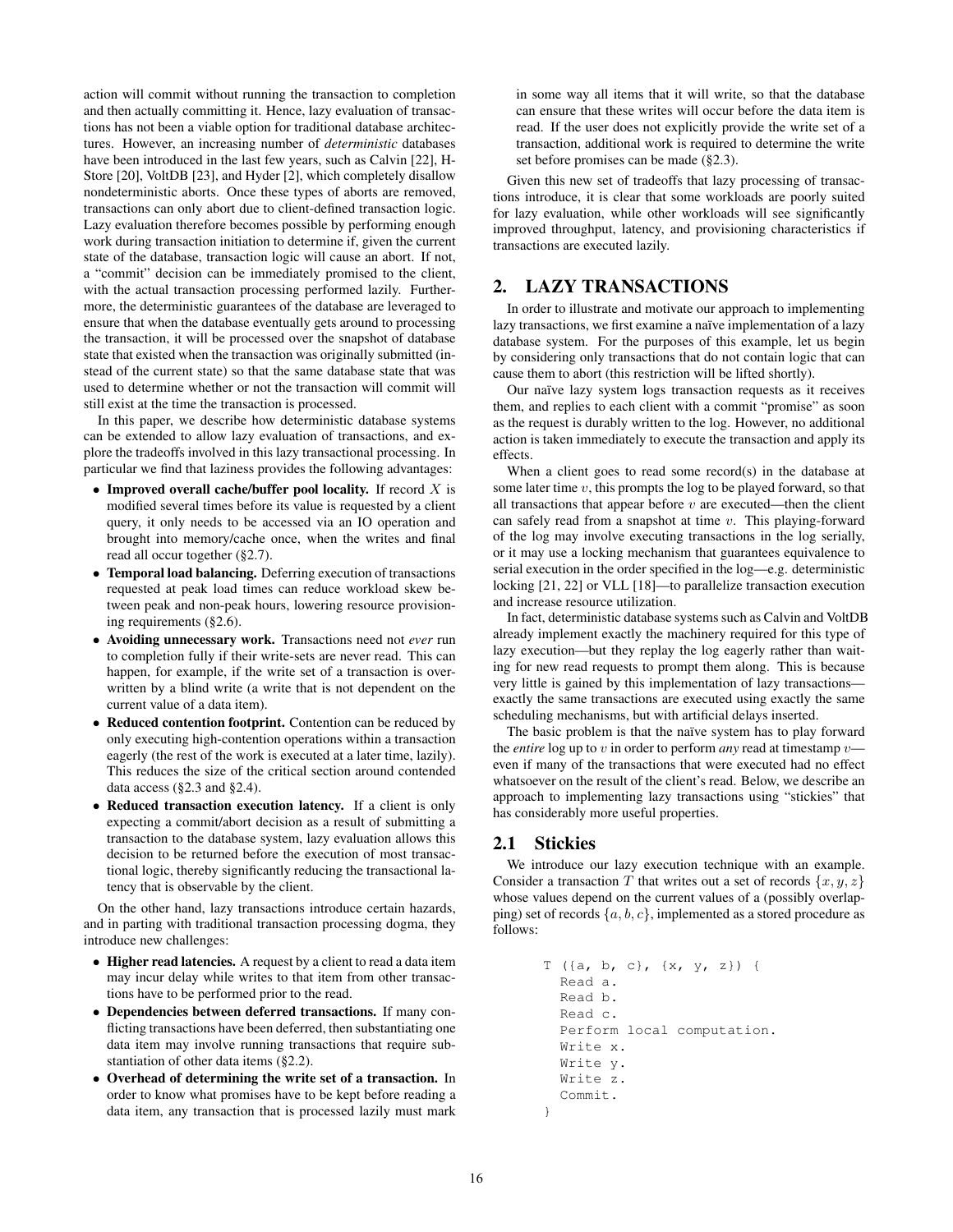Note that  $T$  has two useful properties: (a)  $T$ 's write-set is known at the time the transaction is invoked (since it is provided as an argument), and (b) like the transactions handled in the naïve approach described above, T will always commit if executed to completion. For ease of explanation, we will assume that all transactions have these properties for now, and describe how our lazy execution engine handles lazy transactions that do *not* have these properties in §2.3. We will also assume for now a data storage structure that supports full multiversioning. Each write inserts a new record without deleting the previous version of the record, even if the write logically clobbers the previous value.

A traditional (eager) database system executing  $T$  at time  $v$  would read the latest versions of  $\{a, b, c\}$ , perform whatever computation is specified by the transaction code, and write the resulting new versions  $\{x_v, y_v, z_v\}$  to the storage system.

When  $T$  is processed by our lazy execution system, however, records  $\{a, b, c\}$  are *not* read, nor is any of T's local computation executed—but new records *are* written out to  $\{x_v^s, y_v^s, z_v^s\}$  nonetheless. Since no actual values have been computed, these records are *stickies*—temporary place-holders for the real values that provide the reader just enough information to evaluate the specific record when needed. (The superscript 's' denotes here that a record is a sticky.) For example, the sticky written to  $x_v^s$  in our example indicates to future readers of the record:

```
This record is a sticky and does not store
an actual value. To compute this record's
value, execute transaction T_v.
```
After stickies have been created for each element of T's write-set and written out to the database's storage engine (and the transaction request  $T_v$  is appended to the transaction input log),  $T$  is considered to have been durably committed at time  $v$ . We refer to this process as *stickification*, and we refer to a transaction such as  $T_v$  that has committed by passing the stickification phase—but whose clientspecified transaction logic has not yet been fully executed—as a *deferred* transaction.

### 2.2 Substantiating stickies

If a client subsequently looks up the record  $x$  at a timestamp  $v' > v$  and finds that  $x_v^s$  is the most recent version of x, the server retrieves the transaction request  $T_v$ , executes it fully (including performing all reads and computation), and overwrites the stickies  ${x<sub>v</sub><sup>s</sup>, y<sub>v</sub><sup>s</sup>, z<sub>v</sub><sup>s</sup>}$  with the actual values produced, so that subsequent readers need not re-evaluate  $T_v$  again. We refer to this process as *substantiation* of  $x_v$ .

Note that  $T_v$ 's read-set  $\{a, b, c\}$  (specifically, the latest versions of these records that precede  $v$ ) may also contain stickies written by earlier transactions. For example, when  $T<sub>v</sub>$  attempts to read the latest version of a preceding v, it may find a sticky  $a_u^s$  inserted by an earlier transaction at time u (let's call that transaction  $T_u$ ). In order to substantiate  $x_v^s$ ,  $a_u^s$  must first be substantiated by looking up  $T_u$ 's entry in the transaction request log and fully executing  $T_u$ .

In general, there may be many transactions on whose write-sets  $T<sub>v</sub>$  (transitively) depends—all of which must be executed in order to finally substantiate  $x_v^s$ .

Transactional dependencies can be represented graphically, as shown in Fig 1. In Fig 1(a),  $T1$  is ordered before  $T2$  in the log. However, because  $T1$ 's read and write sets are mutually exclusive from  $T2$ 's, both may be executed independently. Fig 1(b) illustrates the distinction between the transaction ordering as imposed by the log and the actual data dependencies among transactions. The log ordering between transactions is shown by dotted lines. The data dependencies between transactions are depicted by solid lines.



Figure 1: Transaction Ordering in the Log

Data dependencies between transactions form a *partial order*. The substantiation process needs to obey this partial order, *not* the stricter total order imposed by the stickification log.

A consequence of the partial order among transactions is that substantiation of transactions that *do not* have any data dependencies between them can be completely independent. Referring to Fig 1b again, a lazy database system could choose to substantiate the set  $\{T1, T2, T4, T5\}$  today, and T3 at a later time.

Any partial order can be represented by a directed acyclic graph (DAG). Note that in order to substantiate a transaction  $T$ , we have to first substantiate every transaction T *transitively* depends on. For instance, consider again the data dependencies between transactions as depicted in Fig 1(b).  $T5$  depends on  $T4$  and  $T2$ , but it transitively depends on  $T1$ . To substantiate  $T5$ , we must substantiate T2, T4 *and* T1.

### 2.3 Partially Lazy Transactions

Up until now, we have considered only transactions (a) whose write-sets are known in advance and (b) that cannot abort due to specified transaction logic (e.g., integrity constraint checks). In order to handle the more general class transactions for which these properties need not hold, our execution engine actually executes transactions "partially lazily", dividing each transaction into two phases:

- a now-phase, executed immediately, and
- a later-phase, which may be deferred until some element of the transaction's write set actually needs to be substantiated.

A transaction's now-phase generally includes:

- All constraint checks and client-specified logic needed to determine commit decisions.
- Any reads from the database state that are necessary to determine a transaction's read/write set. One example of this is a transaction that reads a record via a secondary-index lookup. Without doing the lookup, it is not possible to determine which record must be read. For example, in TPC-C, all  $OrderStatus$ transactions must read a customer record, and for some fraction of these transactions the record's primary key must first be determined by a secondary index lookup on the customer's name. If no secondary index is maintained on that field, a full table scan must be performed during the now phase, exactly as it would be with an eager execution mechanism.
- Inserting stickies for each element of the write-set that will be written to during the transaction's later-phase. In addition, sec-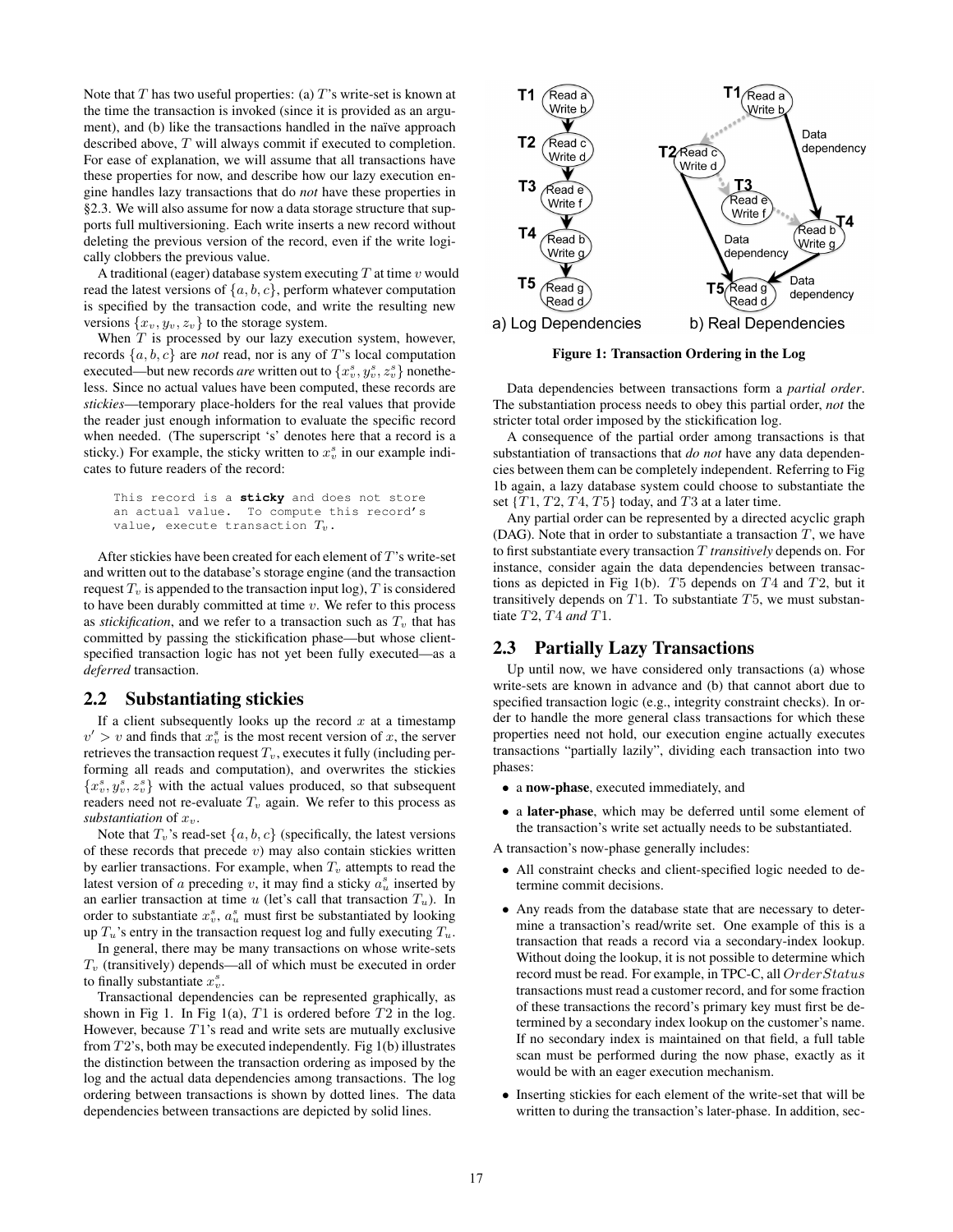ondary index records must be updated to reflect any changes that the transaction will make to indexed fields.

In order to provide full serializability, transactions' now-phases must be executed in a manner that guarantees equivalence to serial execution in log order. This is one of the places where the use of a deterministic system such as Calvin [22], H-Store [20], VoltDB [23], and Hyder [2] is very helpful — these systems are capable of performing transactions in parallel while still guaranteeing equivalence to a deterministic sequential execution in a specific predetermined order.

Determining a transaction's commit decision in the now-phase is not necessarily straightforward. To examine some common patterns, we examine TPC-C's NewOrder transaction.

 $NewOrder$  transactions make up the bulk of the TPC-C benchmark in terms of transaction numbers, work done when running the benchmark, and total contention levels between transactions. Each NewOrder simulates a customer placing an order for between 5 and 15 items from an online retailer, and consists of several steps<sup>1</sup>:

- 1. Constraint check. Abort if a requested item has an invalid ID. The TPC-C specification states that 1% of all NewOrder transactions should fail this constraint check.
- 2. One high-contention Read-Modify-Write (RMW) operation. Increment one of ten Districts' next\_order\_id counters.
- 3. 8-18 no-contention reads. Read records from the Warehouse, District, Customer, and Item tables.
- 4. 5-15 low-contention RMW operations. Update Stock records for each item purchased.
- 5. 8-18 blind writes. Insert records into the Order, OrderLine, NewOrder, and History tables.

Since a TPC-C NewOrder transaction only aborts in the event of an invalid item request, including operation 1 above in the nowphase while leaving the rest of the transaction's logic in the laterphase is sufficient to determine the commit decision. (Performing checks of this kind at the beginning of a transaction's code is a common idiom in transactional applications.)

Uniqueness constraints are also common and can be handled specially. Suppose that  $NewOrder$ 's blind write into the History table required a uniqueness check on its primary key<sup>2</sup>. Database systems often use bloom filters for uniqueness checks, and this technique can be applied here. Whenever a record is inserted into a relation, the primary key of this record is checked and inserted into a bloom filter. Note that even unsubstantiated records for whom a sticky has been created but not yet substantiated can be included in this bloom filter since all stickies include the primary key value. In this scenario, the now-phase would first check the bloom filter for the record in question (let's call it h). If the bloom filter indicated that no previous version exists, the check passes, and  $h$  must be inserted into the bloom filter (in addition to the sticky  $h_v^s$  being inserted into the History table). If the bloom filter showed that a previous version of  $h$  may in fact exist (which might be a false positive)—or if a bloom filter were not used—the  $NewOrder$  transaction then performs a *non-substantiating* read of h. Such a read looks up h in the History table, and if it finds a sticky  $h_u^s$ , it does *not* attempt to substantiate it or discern its value by recursively executing the transaction that inserted it, since the precise value is not needed to discern that the uniqueness check has failed.

For uniqueness checks on non-primary-key columns, secondaryindexes on those columns would have to be maintained in the nowphase in order to avoid full table scans (as mentioned earlier).

A third possibility is that a transaction may violate other types of integrity constraints or have user-specified conditional logic triggering an abort. For example, a system may abort any transaction that would result in a negative stock level. In such a case even more of the transaction logic is forced to execute within the now-phase limiting the amount of laziness that is achievable for certain classes of transactions.

# *2.3.1 Specifying now and later-phases*

In order to maximize the benefits of lazy execution, transactions need to be divided into the now and later-phases. There are two options for doing this: user-driven or automatically-driven. In our implementation discussed below, we choose the user-driven approach. Clients specify transaction logic by registering C++ stored procedures. In each procedure, all code is executed in the now-phase up until a special EndNowPhase() method is called. When the stored procedure code calls EndNowPhase(), stickies are written out to all not-yet-updated elements of the transaction's write set, and control passes back to the calling thread at the call site of the stored procedure. Execution resumes from the same place only when a sticky written by the transaction is substantiated.

Stored procedures whose logic does not contain any call to End-NowPhase() execute entirely eagerly and insert no stickies; it is safe for workloads to mix eager and lazy transactions.

Depending on client-provided annotations to determine how much of each transaction to defer to a lazy phase has a clear cost: it imposes an additional burden on database system users, who must reason carefully about data dependencies to safely use lazy transaction evaluation. To ameliorate this, it is possible to introduce automated dependency analysis tools (similar to those commonly used in compilers) that could statically detect the earliest place in the stored procedure logic where it would be safe to call EndNowPhase(). For example, in the case of the TPC-C  $NewOrder$  stored procedure, it could be statically determined that no operations after the constraint check could lead to an abort decision or modify the write set. By carefully choosing what work to defer, clients can also reduce lock contention as a bottleneck in high-contention workloads, as we discuss in the following section.

### 2.4 Transaction Contention in Lazy Database Systems

A transaction's *contention footprint* is the duration of time that it limits the total concurrency achievable in the system. If transactions are executed serially in a single thread, each one has a contention footprint of its entire active duration, since no other transaction may execute until it completes. In systems that use locking for concurrency control, contention footprint corresponds to the length of time that a transaction holds locks, thereby preventing conflicting transactions from executing. In systems that use optimistic concurrency control, a transaction's contention footprint is the time period from when it starts executing until the critical section of its validation phase—the period during which other transactions may have performed writes that then cause it to fail validation.

The contention footprint of a transaction executing in a lazy database system is more complex, since transactions are not executed all at once. In general, total system throughput can be limited by either now-phase contention or later-phase contention.

Two transactions' now-phases conflict with one another if the two transactions would have conflicted had they been executed eagerly. However, when blocking on another transaction's now-phase,

<sup>&</sup>lt;sup>1</sup>For brevity, we examine here a TPC-C deployment consisting of a single warehouse.

<sup>&</sup>lt;sup>2</sup>This is only a hypothetical scenario—History record primary keys are guaranteed to be unique, so this is *not* actually necessary according to the TPC-C specification.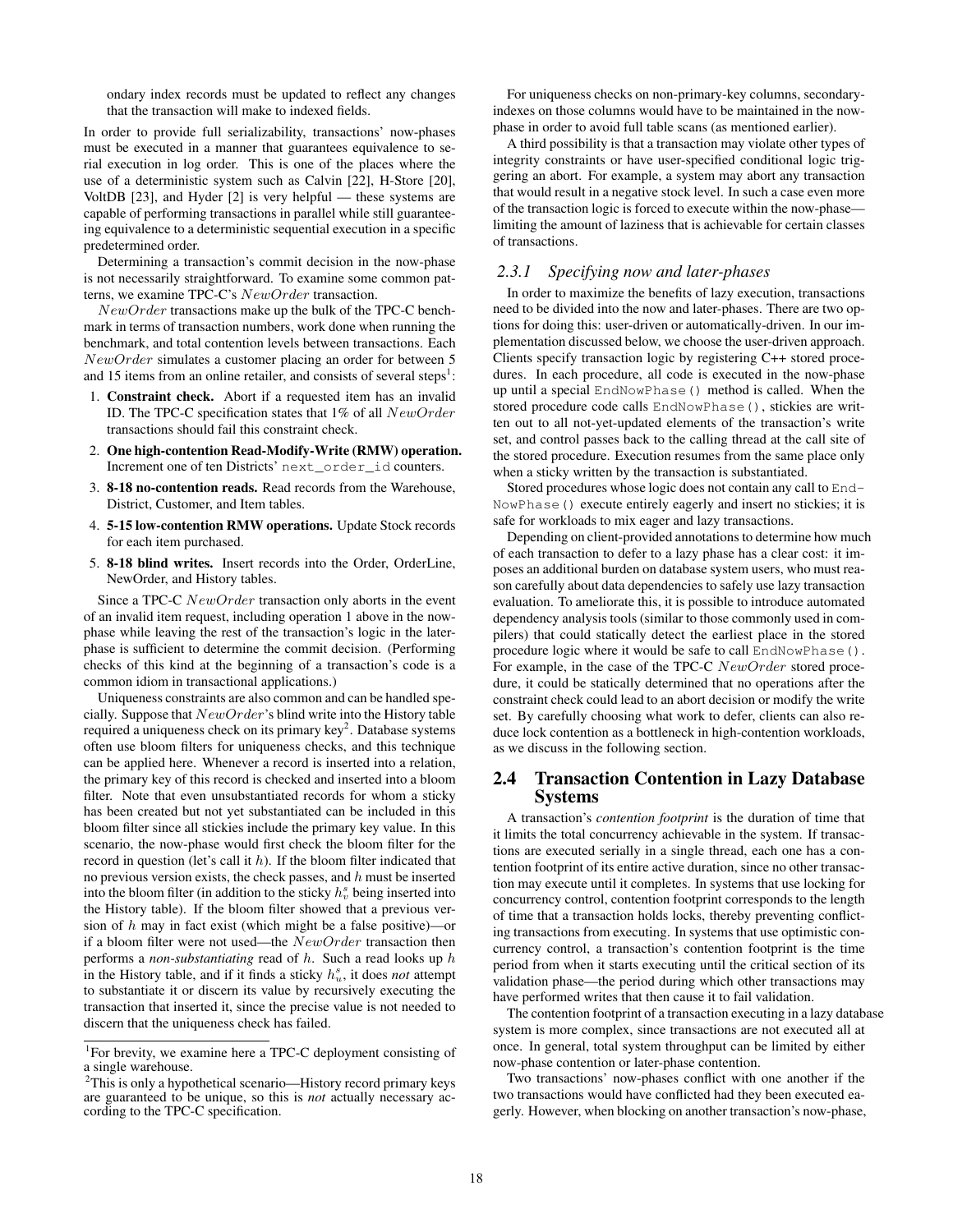it is only necessary to block until that transaction's now-phase (including stickification) completes. The blocked transaction can begin executing its now-phase before the first transaction's later-phase. Thus, although the likelihood of transactions conflicting is no different, the total contention between now-phases footprint is reduced compared to eager execution.

Later-phase "contention" manifests as dependencies when substantiating stickies: when multiple transactions' later-phases require a single sticky to be substantiated, the amount of parallelism that can be achieved is reduced, since the worker threads processing those later-phases block on that one substantiation operation.This blocking behavior mirrors that which would be observed when executing the same transactions eagerly using a lock-based concurrency control scheme—readers block getting read locks until writers release their exclusive write locks.

Note that unlike traditional locking protocols, and even MVCC, later-phase contention does not reflect write-write conflicts, but only read-write conflicts, since it is only necessary to substantiate existing stickies when reading a record, not when overwriting it with a new value<sup>3</sup>.

Furthermore, later-phase dependencies between transactions only appear for read-write conflicts on records on which the earlier transaction inserted a sticky. If the earlier transaction wrote out a record's actual value (not a sticky) during its now-phase, then later readers of that record need not block on the transaction's later-phase, since the value does not need to be substantiated.

This last observation introduces a subtle but powerful opportunity to reduce transactions' contention footprints by pushing highcontention RMW operations into the now-phase and leaving lowcontention reads and writes in the later-phase. For example, while TPC-C NewOrder's constraint check is the only step that *must* execute during the now-phase, incrementing the high-contention District.next\_order\_id counter could also be done during the now-phase, while leaving the remaining operations (around 13 contention-free reads, around 10 low-contention RMWs, and around 13 blind writes) in the later-phase. This allows both the now-phase contention and the later-phase contention to be much lower than contention levels observed when executing  $NewOrder$ transactions eagerly. Now-phases still conflict with high probability, but are very short, consisting of only the constraint check and incrementing a counter, so blocked transactions need not block for long before running their now-phases. Later-phases do not need to do the RMW operation on any Districts' next\_order\_id counters, and so each transaction only depends on earlier transactions that updated conflicting sets of Stock records, resulting in a much lower contention rate.

### 2.5 Foundations of Laziness

Our work builds on the theoretical foundations and early implementations of lazy programming languages [24, 10, 6, 11]. In particular, this early work defines a *pure* expression as one whose evaluation depends neither on any external behavior (such as a globally mutable variable being modified by another thread) nor performs any externally visible action (such as printing output or sending messages over a network). A pure expression always evaluates to the same value, regardless of whether eager or lazy evaluation is used. A *function* is considered pure if, when applied to a pure expression, the resulting expression is also pure.

Existing transaction processing systems constrain themselves to eager transaction execution due to an implicit assumption that unpredictable events during transaction evaluation may cause transactions to abort. In other words, transactions are presumed *not* to be pure functions from one database state to the next.

The key observation underlying this work is that database transactions *can* often be formulated as pure functions on database state, introducing the possibility of lazy evaluation. However, this is only possible if deterministic database techniques are used to ensure non-deterministic aborts do not happen [21, 22, 20]. These systems accomplish this by ordering all transactions into a single serial order before executing them, and writing out this order to a log on stable storage (or across the network). They then use a deadlockfree concurrency control protocol that guarantees equivalence to this serial order that had been defined in advance. A node failure cannot cause a transaction to abort; instead the ordered transaction log is replayed upon a failure (from the most recent checkpoint) to get the database into the same state that it was in at the time of the failure and finishes all in-process transactions from there.

### 2.6 Reducing Peak Provisioning Requirements

Partitioning data across multiple machines is currently the most popular method of servicing high transaction throughput. Repartitioning data on-the-fly to make use of a varying number of machines is challenging, so most practical systems provision a large number of machines, in order to deal with peak traffic. However, these extra machines are not fully utilized most of the time.

A lazy database system can deal with bursty traffic more elegantly. A lazy database can choose to limit the rate of substantiation while dedicating more resources to stickification. When traffic subsides, it can begin substantiating transactions at a higher rate. Since the stickification of a transaction in a lazy database is much less expensive than evaluating a transaction in a conventional system, a lazy database deals with an increased rate of traffic without resorting to adding more machines to the system.

It should be noted, however, that this bursty traffic must be mostly transactions that return only commit/abort decisions. If there are many read queries in this burst of traffic, then stickification is not able to get much farther ahead than substantiation, and lazy execution does not help with peak provisioning.

### 2.7 Improving Cache (Buffer Pool) Locality

Consider the case of any two transactions that have a data dependency. We would expect better performance if they were substantiated together, than if their substantiations were separated by a large period of time. Substantiating a transaction involves bringing its records into a processor's cache (and also to the buffer pool for non-main memory systems). If the transactions were substantiated together, then the records the second transaction *shares* with the first will be cache (buffer pool) resident. Thus, evaluating such transactions together yields better cache (and buffer pool) locality. A lazy database system can delay substantiating transactions until the size of a set of *data dependent* transactions is large enough to take advantage of cache locality over large sets of transactions. Since conventional database systems evaluate transactions immediately, they cannot exploit such data sharing between transactions if the difference between the times the transactions enter the system is sufficiently large. In other words, eager databases systems can only expect records to be read from cache if there is temporal *and* spatial locality. Lazy database systems artificially create temporal locality and do not require it to exist naturally in the workload.

### 2.8 Logging and Recovery

As mentioned in §2.3, in order to provide full serializability, transactions' now-phases are executed in a manner that *determin-*

<sup>&</sup>lt;sup>3</sup>Note that if a transaction does a RMW operation on a value, it does conflict with earlier writers of that value due to the read part of the RMW operation.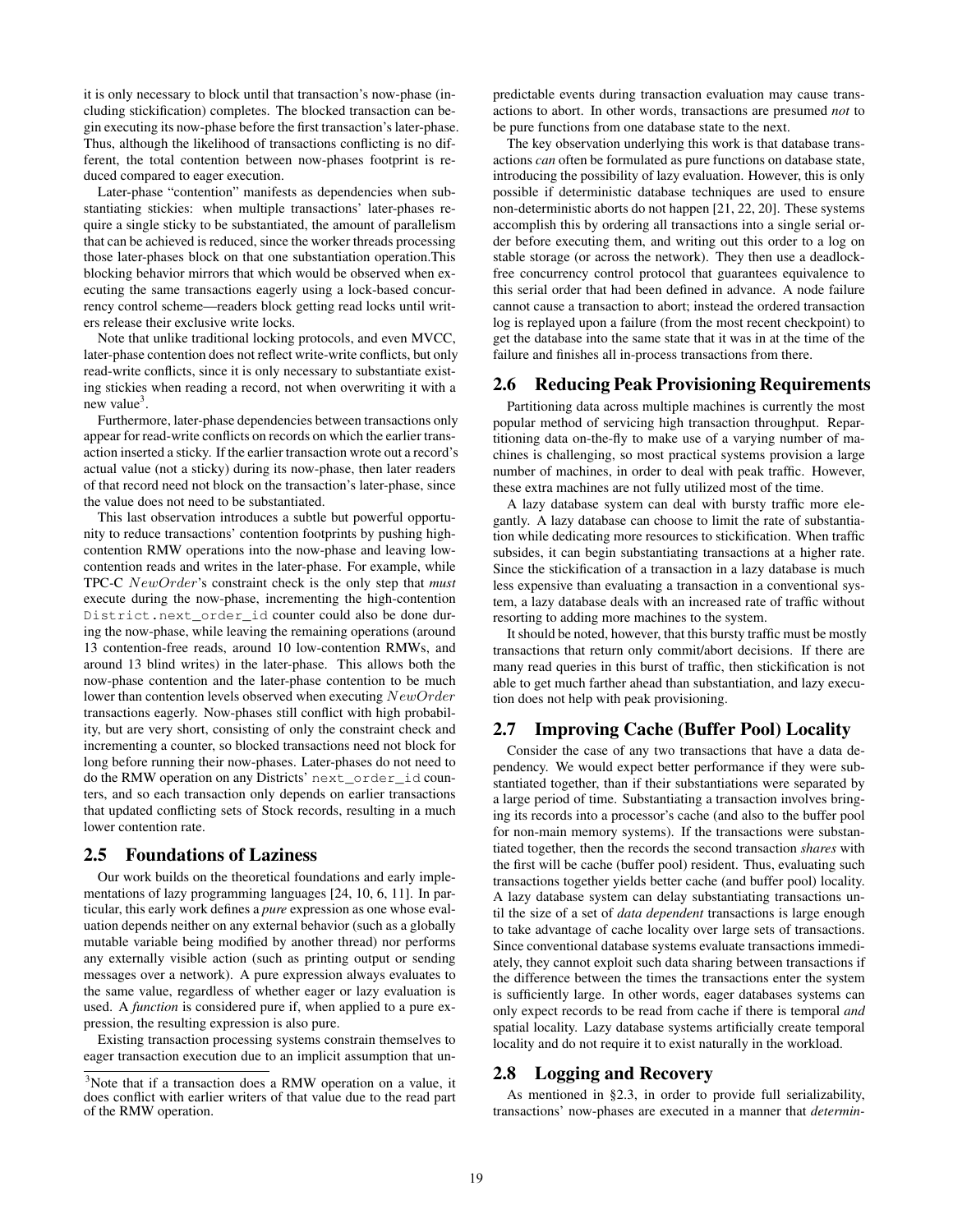*istically* guarantees equivalence to serial execution in transaction log order. Given a transaction log, there is only one possible final state of the database system. Therefore, as long as the transaction log is persisted to stable storage, the database system can recover by replaying the log, a concept introduced by other deterministic systems [22, 14]. In order to avoid replaying the entire history of all transactions, checkpointing is necessary. Checkpoints must include a complete snapshot of the database as of a particular point in the log where all operations for all transactions before this point are reflected in the database state in the checkpoint, and no operations from future transactions are reflected in the checkpoint — i.e. the checkpoint must be taken at a "point of consistency" with respect to the transaction log. In the case of a lazy database system, a point of consistency cannot be reached unless there are no unsubstantiated transactions present in the system. Although quiescing the database system and finishing the execution of all unsubstantiated transactions before new transactions enter the system is one way to achieve a point of consistency, we use Calvin's mechanism of creating a virtual point of consistency without quiescing the system, and creating a checkpoint over a period of time as transactions that were unsubstantiated at the time of the virtual point of consistency get substantiated [22].

# 3. IMPLEMENTATION

We have taken a clean slate approach to building our lazy database prototype. We have implemented our prototype based on the idea of separating the execution of transactions into two phases; a stickification phase, and a substantiation phase (§2). Corresponding to the two transaction execution phases, our system architecture is divided into two layers; a stickification layer, and a substantiation layer. The stickification layer is responsible for returning a commit/abort decision to clients and determining the *dependencies* between transactions; once it determines that a transaction can commit, the stickification layer analyzes the transaction's read set, and determines which prior transactions it depends on. The substantiation layer is responsible for executing transactions; it uses the dependency information determined by the stickification layer to batch the execution of a set of dependent transactions. The rest of this section discusses the implementation of the stickification and substantiation layers in detail.

# 3.1 Stickification Layer

The stickification layer is the component that receives external input. Processing a transaction involves three steps: first, determining the transaction's commit/abort decision and finding its dependencies, second, maintaining heuristics to process transactions, and third, handing transactions to the substantiation layer.

#### *3.1.1 Dependency Maintenance*

When the stickification layer takes a transaction,  $T$ , from its input queue, it first executes the transaction's now-phase in order to determine the transaction's commit/abort decision. If the transaction commits, the stickification layer must determine the prior transactions  $T$  depends on. It determines  $T$ 's dependencies based on  $T$ 's read set; for each record in  $T$ 's read set,  $T$  depends on the last transaction to have the record in its write set. We keep track of the last transaction to have written each record in the system using auxiliary tables mapping primary keys to a 128-bit pair of two 64 bit values: first, a 64-bit transaction identifier corresponding to the record's last writer, and second, a 64-bit counter (§3.1.2). For each record in T's read set, we look up the auxiliary table and record a reference to the record's last writer within  $T$ . Finally, for each



Figure 2: Work flow of Lazy Transaction Execution. White circles correspond to Stickified transactions. Red circles correspond to Substantiated transactions.

record in  $T$ 's write set, we update the auxiliary table to reflect  $T$  as the record's last writer.

In addition to writing the auxiliary table, the stickification thread uses an array local to  $T$  to keep track of  $T$ 's dependencies. As a consequence of tracking dependencies within transactions, the stickification thread maintains an implicit *dependency graph* of transactions. Fig 2 shows the work flow of transaction processing in a lazy database system. It shows the stickification layer processing transactions from an input queue, analyzing the transactions, and maintaining the dependency graph. The transactions that make up the graph correspond to as yet *unevaluated* transactions. In order to evaluate a particular transaction  $T$ , we have to first recursively evaluate all the transactions  $T$  depends on. For instance, if we wish to evaluate transaction  $T_5$  in Fig 2, we need to have evaluated  $T_1$ ,  $T_2$  and  $T_4$ .

# *3.1.2 Heuristics*

If the dependency graph is allowed to grow arbitrarily, then the latency of an external read (a read that must be returned to a database user) is adversely affected. External read latency increases with the size of the dependency graph because the external read might have a very long chain of transactions it depends on, and this chain of transactions must be executed *before* the external read can be executed. As a consequence, an external read incurs the latency cost of executing every transaction it depends on.

To ensure that the dependency graph does not grow unreasonably large, we keep track of the total number of unexecuted transactions that access each record. We store this information in the second counter field of the value in the auxiliary last-writer table (§3.1.1). Whenever a transaction looks up the value keyed by a particular record in the last-writer table, we update the counter field of the value. When we update the counter, we check to see if it exceeds a certain user-defined threshold; if it does, we hand the current transaction to the substantiation layer and reset the counter to 0. Intuitively, the larger the value of the threshold, the longer the chain of transactions that access a particular record.

# 3.2 Substantiation Layer

The substantiation layer takes transactions that are handed to it by the stickification layer and executes them to completion. Our implementation of the substantiation layer consists of multiple worker threads evaluating transactions in parallel. The execution of a transaction on the worker thread proceeds in two steps:

1. Recursive Dependency Evaluation. Before executing a transaction's logic, we first need to ensure that its dependencies have been evaluated. The stickification layer ensures that every transaction maintains a *reference* to each of its dependencies (§3.1.1).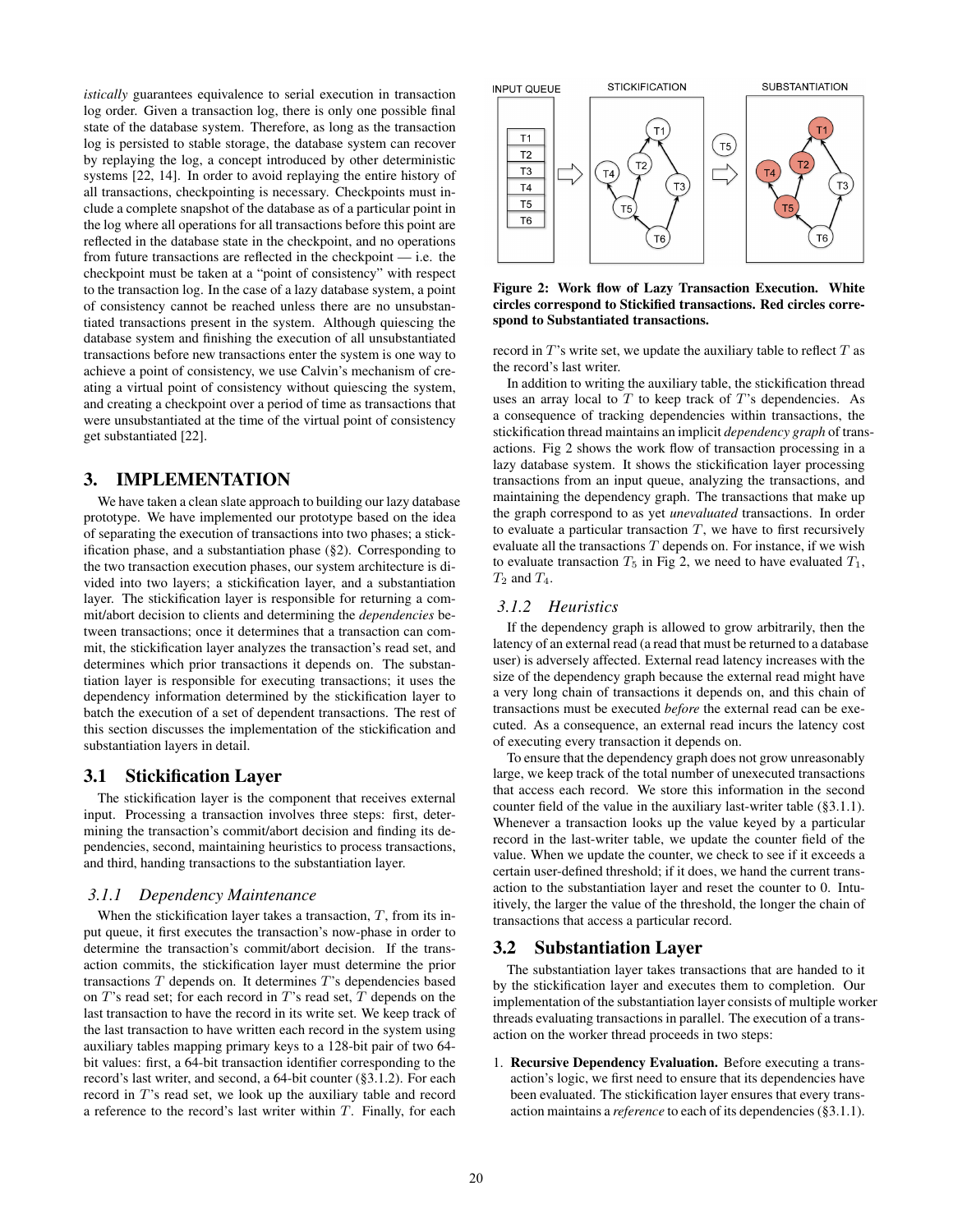The worker thread looks up each of a transaction's dependencies and checks to see if the dependency has been evaluated; if it has not, then the dependency itself must be recursively evaluated. Fig 2 shows the set of transactions that are executed when the substantiation layer is handed transaction  $T_5$ . The worker thread must first recursively evaluate  $T_5$ 's dependencies before it can evaluate  $T_5$ .

Two different substantiation layer worker threads working in parallel on different transactions may have an overlapping dependency graph. In order to ensure that transactions within the overlapping subgraph are not processed more than once, each transaction structure is augmented with a single bit which serves as a spinlock. The spinlock protects internal transaction state by ensuring that only one worker thread may substantiate the transaction.

2. Transaction Logic Evaluation. Once all of a transaction's dependencies have been evaluated, the thread can proceed with evaluating the transaction's logic; the worker thread reads the records in the transaction's read set, and writes out the records in the transaction's write set.

Executing dependent transactions immediately one after another in the two steps outlined above allows the worker thread to *amortize* the cost of bringing a particular record into on-chip cache across all the transactions that access the record. For instance in Fig 2, when the worker thread executes  $T_5$ , it can re-use the records brought into cache when it executed  $T_1$ ,  $T_2$ , and  $T_4$  (assuming all their records together fit in cache).

### 4. EXPERIMENTAL EVALUATION

Our prototype lazy database consists of a single-threaded stickification layer and a multi-threaded substantiation layer (§3). As a comparison point, we implemented a system which uses a traditional two-phase locking concurrency control mechanism. Our two-phase locking prototype is built by replacing our lazy database prototype's concurrency control module.

Our experimental evaluation is conducted on a 10 core Intel Xeon E7-8850 processor using 64GB of memory. Our operating system is Linux 3.9.2. We dedicate 8 out of the 10 cores to the transaction processing engine for both 2PL and the lazy system in each of our experiments; both systems use the *same* number of cores. In the 2PL system, each of these 8 cores is utilized by a worker thread. In the lazy system, we dedicate 1 core to the stickification layer, and 7 cores to the substantiation layer. Of the two cores that remain on the system, one is used to drive the database input, while the other is used to measure performance. The measurements for all of our throughput experiments are averaged over 10 runs, the variance across runs in each of our experiments is negligible. Each line in our CDF plots shows a distribution over at least 500,000 points.

This section is organized as follows. §4.1 describes a set of microbenchmarks designed to evaluate the basic tradeoffs of lazy transaction processing relative to conventional eager processing. §4.2 evaluates the benefit of deferring transaction execution in the presence of load spikes. In §4.3 we explore the benefits of eliminating the need for evaluating transactions in the presence of blind writes. Finally, §4.4 evaluates the benefits of laziness in a highcontention multithreaded environment using the TPC-C benchmark.

#### 4.1 Microbenchmarks

We begin our experimental evaluation using a simple microbenchmark involving transactions that perform read-modify-write operations on 10 distinct records The database consists of a single table with 1,000,000 records. Each record has a size of 1024 bytes, and



Figure 3: Microbenchmark Throughput

is indexed by a 64-bit primary key. We pick unique records in each transaction's read-write sets from two different distributions:

- 1. Uniform. We pick 10 unique records among the 1,000,000 uniformly at random.
- 2. Normal. We first select a single record among the 1,000,000 records uniformly at random. The remaining 9 are selected according to a Gaussian distribution around the first record using a standard deviation of 30. The effect of selecting records in this manner is that if two transactions have conflicting read-write sets, then they often conflict on several records. This workload is designed to model applications for which there are correlations in data access; users that buy item X tend to also buy Y in an online shopping scenario, or friends (followers) of X tend to also be friends (followers) of Y in a social networking platform.

#### *4.1.1 Throughput*

We first compare the transactional throughput of the lazy and eager systems. Throughput is defined as the rate at which transactions are fully processed. For the lazy scheme, only transactions that have finished both the stickification and substantiation phases (i.e., are completely finished) count towards throughput. The lazy execution scheme is parameterized by the length of the longest chain of unsubstantiated transactions that are allowed to exist before they get automatically substantiated (§3).

Fig 3 shows how the throughput of lazy transaction processing varies with the bound on the longest chain of unexecuted transactions. We plot two graphs, one for the Uniform workload and the second for the Normal workload.

For the Normal workload, we see that the lazy system gets significantly better throughput than the eager system. This is due to the improved cache locality of the lazy system — when substantiating a chain of transactions, the later transactions in the chain find many of the records they access already in cache, having been brought into cache by earlier transactions in the chain. The cost of the initial access of a record (to bring it into cache) is amortized over the number of subsequent accesses in the chain. Therefore, the throughput difference between the lazy system and eager system increases as the maximum chain size increases.

In contrast, for the Uniform workload, we see that the throughput of the lazy and eager systems is very similar; and furthermore, the chain bound has no effect on the throughput of the lazy system. This is because in the Normal workload, when two transactions overlap in their data access, they tend to overlap on multiple records. Therefore, substantiating a chain of transactions will lead to cache benefits for multiple records. However, in the Uniform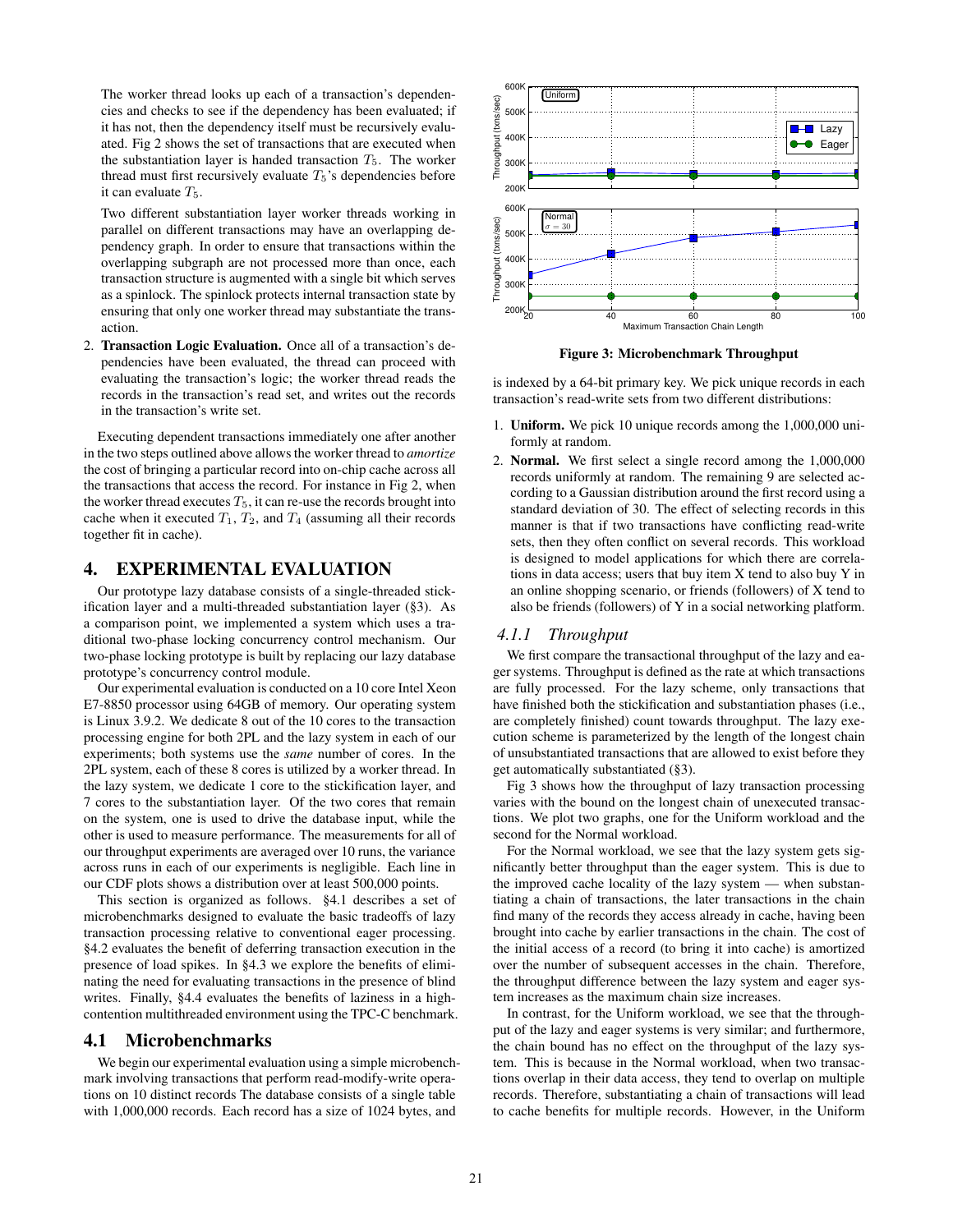

Figure 4: External Read Latency CDF

workload, two transactions almost never overlap on more than one record. Therefore, the only cache benefits from substantiating a chain of transactions together is just for the one shared record in the chain. This cache benefit is almost completely offset by the additional overhead of maintaining the dependency graph.

### *4.1.2 End-to-End Latency of Queries*

Fig 4 shows the latency incurred when the lazy and eager systems receive a query whose evaluation cannot be delayed, because it contains a read request that must be returned to the user. In particular, the query reads a single record from the database. We measure end-to-end latency from the time it begins execution to the time the query result is generated. We generate such "external read" queries at a rate of 1 in every 1000 transactions. In order to execute the logic of an external read query in the lazy system, we have to first execute all unevaluated dependencies of the records that the query reads (§3.2). Thus, the latencies in this experiment include overhead that is involved in maintaining and traversing the dependency graph of transactions, as well as the latency of executing an entire batch of transactions.

As shown in Fig 4, the end-to-end query latency of the lazy system improves with lower limits on transaction chain length. Intuitively, this occurs because a lower limit on transaction chain length forces batches of transactions to be evaluated before they get too large. Meanwhile, the eager system *always* outperforms the lazy system, because when the eager system takes the query off its input queue, it can immediately begin executing it. In contrast, the lazy system first needs to execute the query's unevaluated dependencies before it can begin processing the query. For the Normal workload, which has better cache locality, the cost of evaluating these dependency chains is smaller, which results in a better latency relative to the uniform workload. However, the eager system, which doesn't have any unevaluated dependencies at all, still yields smaller latencies than the lazy system on the Normal workload.

The main conclusion we draw from from this experiment is that when external read queries are rare, the latency to execute such queries can sometimes be much slower in lazy systems than in eager systems, due to the need to process unsubstantiated transactions before beginning query execution (note that the latency graphs used a log scale on the x-axis). In our experimental evaluation of TPC-C, we show the differences between lazy and eager systems when external read queries are more frequent (§4.4.1).



Figure 5: Peak Load

#### 4.2 Temporal Load Balancing

In this section, we experiment with a lazy database system's ability to deal with bursty traffic. We set up the experiment in the same manner as those in the previous section. We experiment with the Uniform workload so that the lazy and eager databases will have the same baseline throughput, and changes to the baseline as a result of the load burst will be easier to observe. The lazy database's bound on maximum length of a chain of transactions is set to 100. During the course of the experiment, we sample the number of stickified transactions and the number of transactions that have been executed to completion. We sample these statistics every 100 milliseconds, and our plots show how these statistics vary over the course of time.

The experiment lasts for 300 seconds. During the time interval of 0-60 seconds, we warm up the lazy and eager databases with a load of about 100,000 transactions per second. At time t=60s, we simulate a load spike by suddenly increasing the input load to 660,000 transactions per second. We maintain this load during the time interval of 60-120 seconds. At time t=120s, we decrease the load down to 100,000 transactions per second, and maintain it during the time interval of 120-300s. The experiment ends at t=300s.

Fig 5 shows the results of the experiment. The topmost graph shows how the input load varies over the course of the experiment. The second graph shows the throughput of the systems as a function of time. For the lazy system, we measure two different types of throughput: (1) throughput observed by the user in terms transactions that have been committed (but in reality have only passed the stickification step) and (2) actual throughput of the system in terms of transactions that complete execution of both the stickification and and substantiations phases. We label the former throughput "stickification" in the figure, and the latter "lazy".

During the time interval of 0-60 seconds (when the offered load is 100,000 transactions per second), we see that both databases are able to keep up with the input load. The lazy database's stickification throughput (i.e. the throughput observed by the user) and the eager database's execution throughput both mirror that of the input load. In contrast, the "actual" transactional throughput of the lazy database is bursty. The reason for this behavior is that the lazy database does not substantiate transactions as soon as they enter the system. Instead, it accumulates batches of transactions until one of two scenarios occurs: either a chain of dependent transactions gets too long and needs to be pruned (so as to adhere to the bound on the maximum length of a chain), or it receives a transaction/query that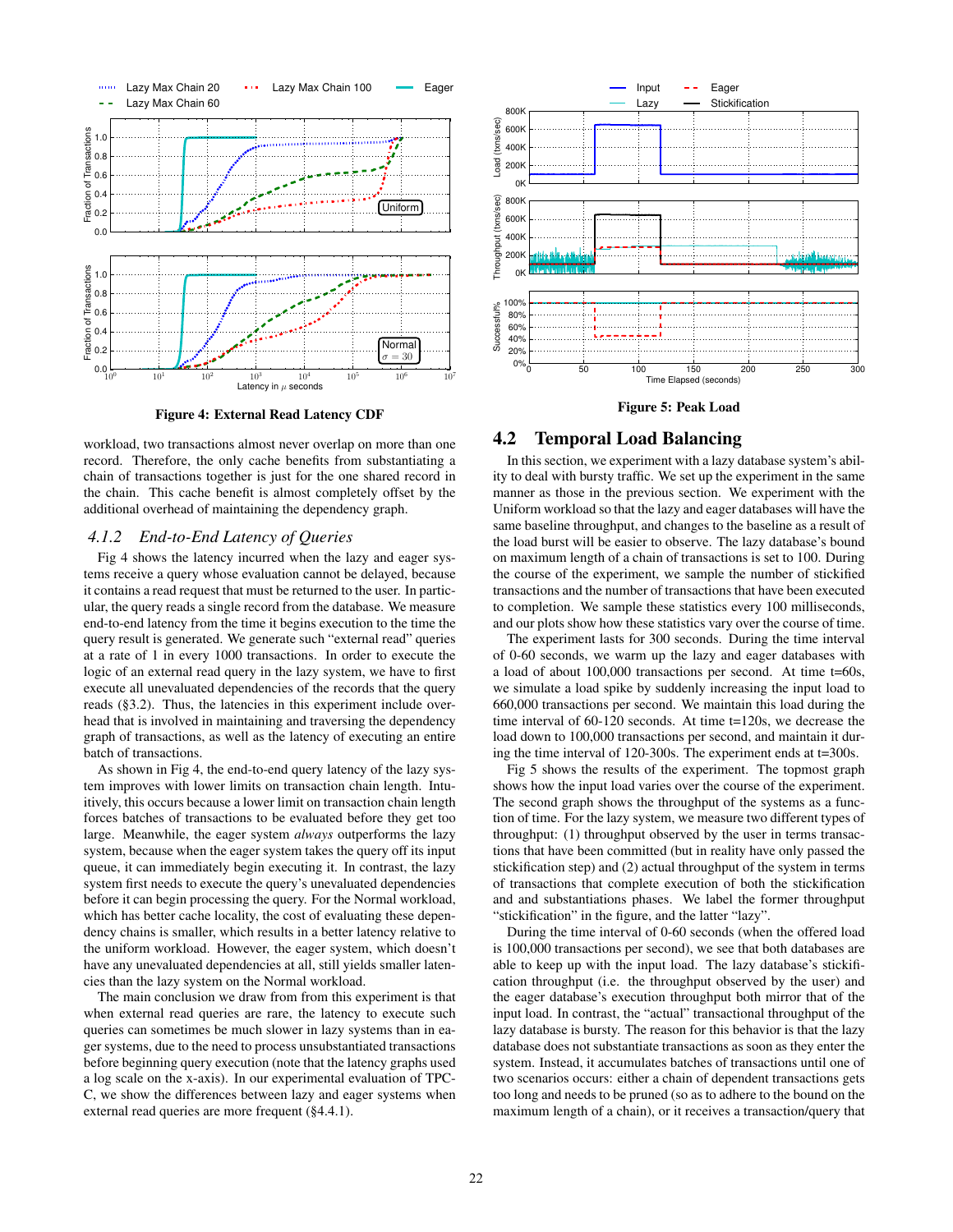must be immediately evaluated (and its dependencies must therefore also be immediately evaluated).

During the time interval of 60-120 seconds, we increase the offered load to about 650,000 transactions per second. The throughput of the eager database increases to its maximum, but it is not enough to keep up with the offered load. As a consequence, the eager database begins dropping transactions as its internal queues begin to fill up. This can been seen in the bottommost graph, which shows the percentage of transactions that were able to be successfully processed. We see that the eager database can only successfully handle about 45% of the offered load. The second graph indicates that the substantiation throughput is *identical* to that of the eager system. However, despite substantiation being unable to keep up with the load, the lazy system does not drop transactions; it is able to handle 100% of the offered load. This is because the *stickification* layer is able to keep up with the offered load.

During the time interval of 120-300 seconds, we lower the offered load back to 100,000 transactions per second. Fig 5 shows that the eager system's throughput mirrors that of the offered load; it is now able to keep up with the offered load. In contrast, the throughput of the lazy system remains higher than the offered load. This occurs because the transactions that were processed by the stickification layer but not processed by the substantiation layer result in a backlog. This backlog of transactions to be substantiated is processed concurrently with incoming transactions. The substantiation layer finishes processing the backlog at around t=240 seconds. Once the backlog is processed, the throughput of the lazy system once again becomes bursty.

This experiment demonstrates that in a situation where the substantiation layer is not able to keep up with the load, substantiation can gracefully fall behind stickification and wait until the load burst is complete before catching up (this is why the "actual" throughput of the lazy system remains temporarily high after the load burst is complete). Unlike the eager system, the lazy system is able to *defer* the processing of transactions during resource constrained execution to a time when there are more resources available.

### 4.3 Blind Writes

Until this point, we have only experimented with transactions where all writes to a record are preceded by a read to that same record. However, some workloads contain "blind writes" to data (writes that are not preceded by reads to the same records). Blind writes are particularly beneficial to lazy systems, since by delaying writes to an item, these writes may never have to be performed if they are rendered unnecessary by a blind write.

Before getting into a discussion about our experiment, we first describe a scenario where blind writes may occur in practice. Consider the case of a customer using an online shopping portal. The shopping portal's database consists of two base tables – first, an inventory table of items a user can buy online, and second, a shopping cart table, each of whose records corresponds to a particular user's shopping cart. Every customer with an account on the shopping portal has a *private* shopping cart. The state of the shopping cart reflects the items on the shopping portal's catalog that the user is interested in purchasing. During a typical session on the shopping portal, she browses the portal's online catalog for items of interest (the online catalog may be a view of the inventory table). If she finds an interesting item, she adds it to her shopping cart, which causes a read of the online catalog to find the primary key of the item in order to add it to the shopping cart. Eventually a *check-out* operation is performed on her shopping cart. We define a checkout operation as one in which one of the two following possibilities occurs:



Figure 6: Blind Writes

- Type 1. The user may decide that she wants to buy the items in her shopping cart. In this case, the shopping portal's database back-end must read all the items in the user's shopping cart, and update the inventory table.
- Type 2. The user may decide that she does not want to buy any of the items she just added to her shopping cart. Instead she clears the contents of the cart. Alternatively, her session times out, and her shopping cart is cleared automatically. (We still use the term "checkout" for these two cases, even though many Websites would not call a cart clearing operation a "checkout".) The clearing of a shopping cart is a blind-write – the clear operation resets the state of the cart *without* performing any reads. The transactions that added items to the cart are no longer relevant because their effects were "clobbered" by the clear operation.

Our blind-write experiment is motivated by the scenario described above. The workload for our experiment is as follows: each client adds 20 items to its shopping cart and then proceeds to check-out according to one of the two cases described above. Adding an item to the shopping cart involves reading a particular record in the inventory table, and writing the shopping cart record. For simplicity, in the lazy database, we require check-out transactions to be evaluated immediately (even though in many cases a commit/abort decision may be all that is necessary to be returned to the user, and check-outs could therefore be executed more lazily).

The topmost graph in Fig 6 shows the throughput of the lazy and eager databases as we vary the fraction of blind writes. The throughput of the lazy database increases as we increase blindwrite fraction because transactions whose results are clobbered by a blind-write do not need to be executed at all. However, these transactions still count towards throughput because they are "committed". The throughput of the eager database does not vary with blind-write fraction, since it is unable to benefit from not doing work that will eventually be rendered unnecessary.

The plot at the bottom of Fig 6 shows a CDF of the end-to-end latency of executing a check-out transaction. In the case of the lazy database, we plot the CDF of check-out latency for two different fractions of blind-writes (1/4 and 1/2), while in the case of the eager database, we plot just for the fraction of 1/2. For the lazy database, the end-to-end latency varies depending on the type of check-out. If the check-out is a blind-write, the lazy database must only evaluate a single transaction (which clears the state of the shopping cart). On the other hand, if the check-out is not a blind-write, it incurs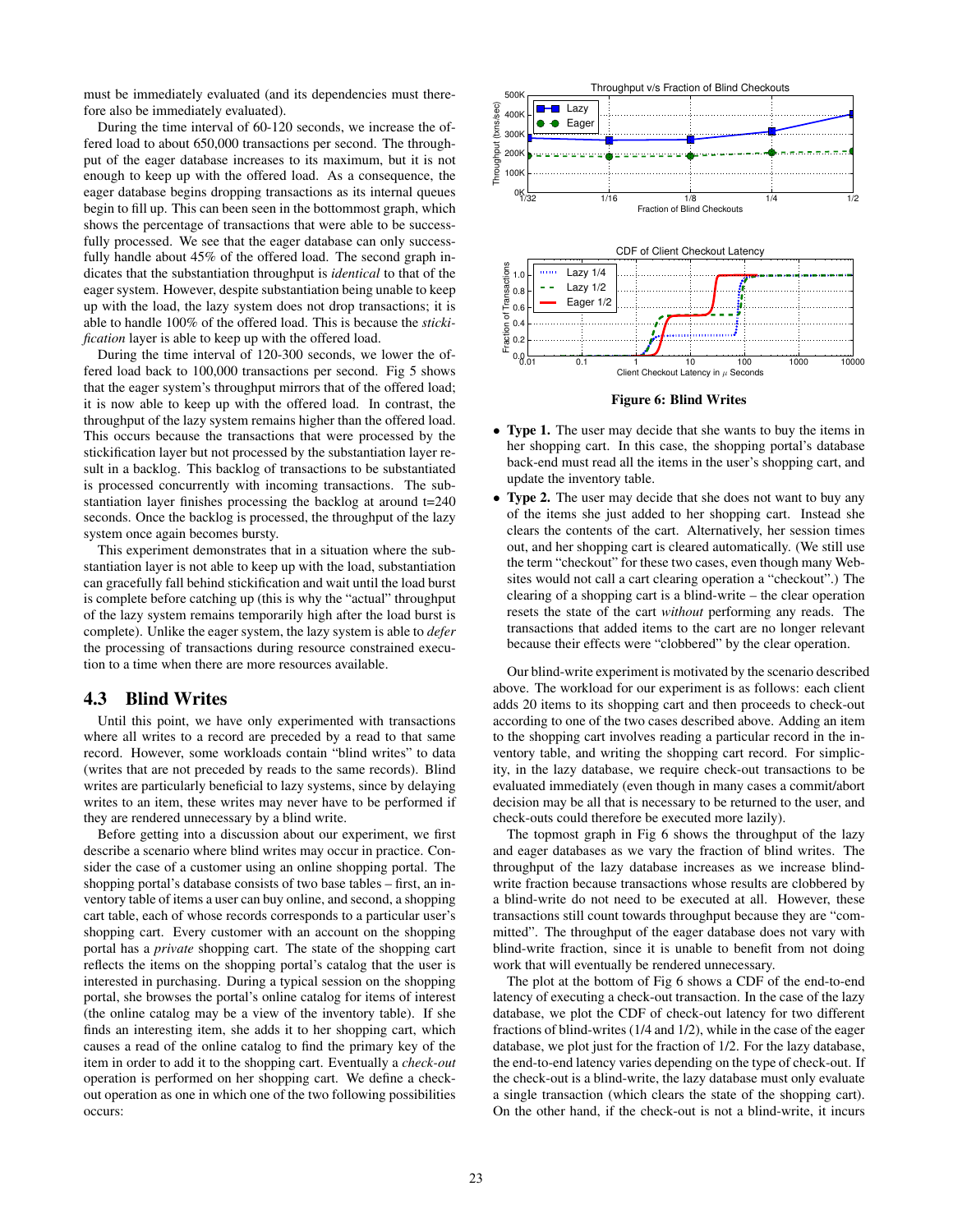a higher latency penalty because the database must first execute all the transactions the check-out depends on (adding items to the shopping cart). Therefore, the latency distribution is bimodal. As we vary the fraction of blind-writes, the fraction of check-outs with low latency is precisely the same as the fraction of blind-writes.

The latency of a blind-write check-out in the lazy system is comparable to the latency of a check-out in the eager system. This is because both systems perform a similar amount of work — they both evaluate a single transaction. Since the blind-write check-out transaction (clearing the cart) is more lightweight than the non-blind check-out (making a purchase), the distribution of transaction execution latency in the eager system is also bimodal. However, the latency of executing a non-blind checkout (purchase) in the eager system is far less expensive than in the lazy system (the x-axis in the second graph is log-scale) since it has already processed all of the transactions that add items to the shopping cart.

In the scenario mentioned above, the blind-writing "checkout" transaction does not perform any reads. As a consequence, it does not need to wait for the result of any other transaction, and can execute immediately. A lazy database system may not be able to immediately execute transactions in workloads where blind-writing transactions have non-empty read sets. However, even in such a scenario, a lazy database will still never need to process transactions whose effects are clobbered by a blind-write.

### 4.4 TPC-C

Our final set of experiments are designed to evaluate the performance of lazy transaction evaluation on a known benchmark: TPC-C. The two differences we found in TPC-C relative to the other experiments we ran in this paper are that (1) External read queries appear more frequently (the StockLevel, and OrderStatus queries) and (2) TPC-C contains many contended data accesses. In particular, the two transactions that make up the bulk of TPC-C's workload mix,  $NewOrder (45%)$  and  $Payment (43%)$ , write records that are highly contended. Every  $NewOrder$  transaction updates a District record, and every  $Payment$  transaction updates a District record and its corresponding Warehouse record (each District record contains a foreign key, corresponding to a particular Warehouse's primary key). As a consequence,  $NewOrder$  and  $Payment$ transactions submitted to the database system will conflict with concurrently executing transactions involving the same District and Warehouse. In a traditional multithreaded database system, such conflicts inhibit scalability; the number of concurrently executing transactions is limited by the number of Warehouses in the system (the number of Districts per Warehouse is limited to 10).

Lazy transaction processing allows for an elegant solution to this scalability problem. Instead of executing writes to highlycontended records in worker threads, highly-contended records can be written solely by the stickification thread(s).

§2.3 explained that the stickification layer can *partially execute* part of a transaction immediately. We referred to the stickification layer's immediate partial execution of a transaction as a *nowphase*. In §2.4 we explained that the contention footprint of a transaction can be decreased by moving highly contended accesses to the now-phase, which, for the case of TPC-C, involves moving updates to the district and warehouse records (in the NewOrder and Payment transactions) to the now-phase.

#### *4.4.1 TPC-C Commit Latencies*

We now closely analyze the latency distribution of two transactions that are running in the context of the full TPC-C transaction mix: NewOrder and StockLevel. We choose these two because they are representative of two fundamental types of transactions:



Figure 7: Client-observed latency for NewOrder and Stock-Level transactions.

those that only have to immediately return a commit or abort decision ( $NewOrder$ ), and those that need to immediately return the value of database state (an external read) to the user (StockLevel).

We plot the client-observed latency of  $NewOrder$  and  $Stock-$ Level transactions while varying the contention in the system. Contention in the TPC-C benchmark is inversely proportional to the number of warehouses in the system. We therefore run each of our systems against two TPC-C warehouse configurations; the first with 1 warehouse (which has high contention), the second with 20 warehouses (which has low contention).

The top of Fig 7 shows the CDF of the client-observed latency of executing NewOrder transactions. Lazy transactions clearly have at least an order of magnitude better latencies than eager transactions. This is because the client-observed latency is only the time it takes to receive the commit or abort decision. Since the lazy system does not have to process the entire transaction before returning the decision, it achieves much lower latencies. Meanwhile, the eager system must process the entire transaction before returning the decision to the client.

Furthermore, we see that the latency of eager transactions is significantly impacted by data contention. When there is only 1 warehouse, contention is very high, and most NewOrder transactions must wait in lock queues before they can acquire locks and proceed. At 20 warehouses (low contention), these queuing delays are not present.

Since the lazy system also reduces contention by shrinking the contention footprint of the NewOrder and District transactions, its latencies are not affected by the number of warehouses. Lazy transactions thus have two advantages for transactions that only return commit/abort decisions: (1) they can return to the client without processing the whole transaction and (2) they reduce queuing delays due to contention.

The graph at the bottom of Fig 7 shows the CDF of client-observed latency to execute StockLevel transactions. Since StockLevel is an external read query, the lazy system no longer has the advantage of being able to return early, and therefore no longer outperforms the eager system by an order of magnitude. However, in contrast to the external read latencies for the microbenchmark presented in §4.1.2, the latencies for the lazy system are comparable to the eager system. To understand why this is the case, recall from §4.1.2 that the reason why lazy systems have high latencies for external reads is that they first need to execute the entire transitive closure of dependencies. In TPC-C, the transitive closure is generally much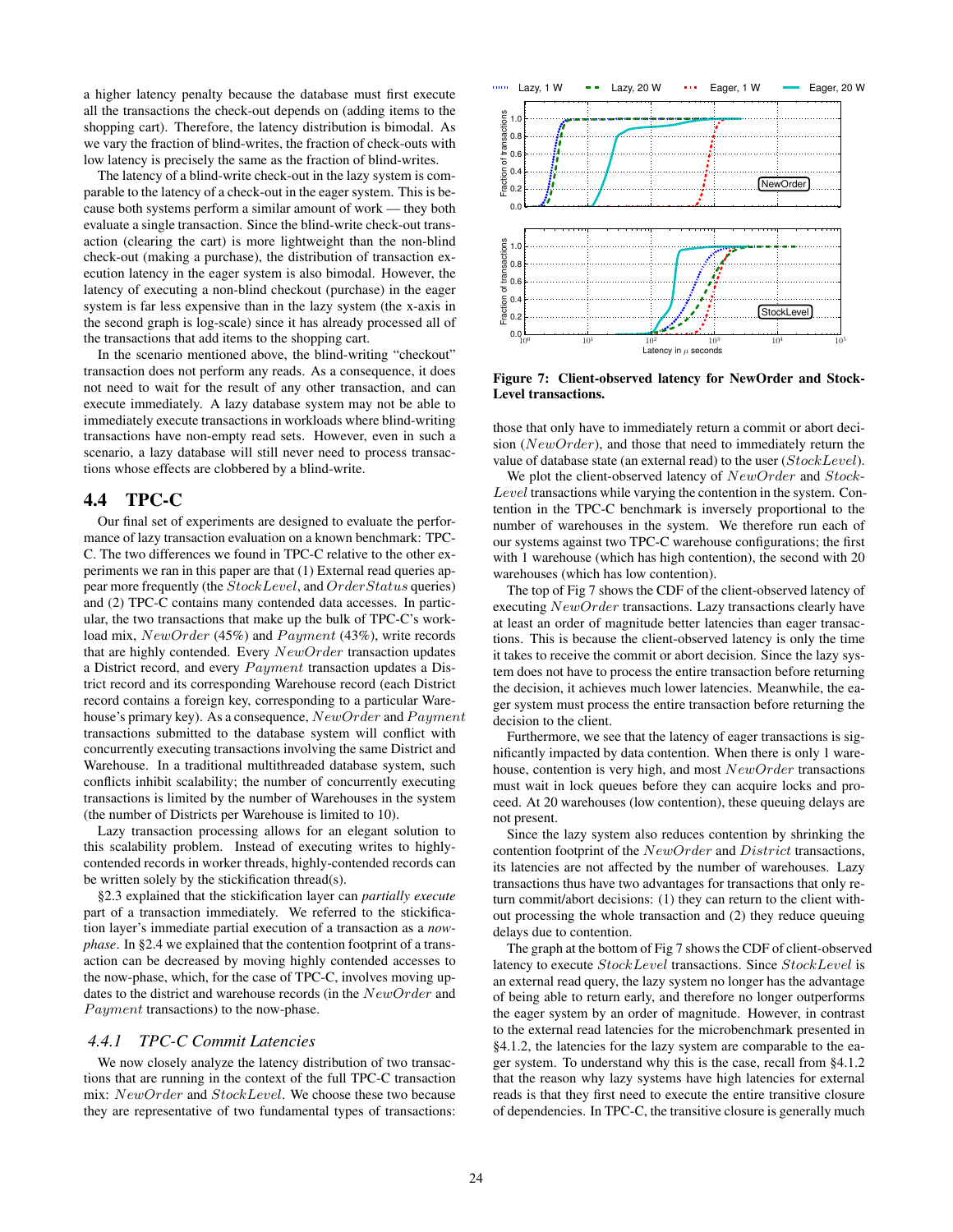

Figure 8: TPC-C throughput varying number of warehouses

smaller than in the microbenchmark because TPC-C contains more frequent external-read queries. In particular, the two external-read queries in TPC-C, StockLevel and OrderStatus, each make up approximately 5% of the workload (recall that the microbenchmarks had one external read per 1000 transactions). These frequent external reads keep the dependency graph from getting large, which reduces the latency of other external reads (keeping them close in cost to reads in the eager system). On the other hand, the smaller dependency graph results in smaller transaction batches and reduced cache locality relative to the microbenchmarks (which we will discuss in more detail for the throughput experiments in the next section).

Unlike the eager system, the latency of the lazy system is *greater* for the 20 warehouse (low contention) case than the 1 warehouse (high contention) case. This is because with more warehouses, the stickification layer experiences larger costs for maintaining the dependency graph, which we explain in detail in the next section.

## *4.4.2 TPC-C Throughput*

In order to analyze the effect of lazy transactions on TPC-C throughput, we run two configurations of the lazy system. The first is the same configuration of the lazy system we have been using in the experiments up until this point, with a bound on the maximum chain length of stickified transactions of 100 (henceforth called "lazy-100"). The second sets the maximum chain length to 1 (henceforth called "lazy-1"). Setting the maximum length chain to 1 forces each transaction's later-phase to be executed as soon as its now-phase completes. This ensures that there is no batching of transactions; when the maximum length is 1, the system is still able to achieve the contention benefits of lazy decomposition of transactions into the now-phase and later-phase, but all cache benefits of laziness are eliminated. By comparing the lazy-100 scheme with the lazy-1 scheme, we are able to distinguish between the cache locality and contention benefits of lazy transactions on TPC-C.

Fig 8 shows the results of our experiment. When the system runs with 1 warehouse, we see that both lazy-1 and lazy-100 achieve a substantially higher throughput than the eager system, while the difference between the two lazy systems is more modest. Recall that lazy-100 is able to achieve both the cache benefits and contention benefits of lazy processing, while lazy-1 is only able to achieve the contention benefits. Therfore, the difference between these two lines can be attributed to the cache effects of lazy execution. The rest of the difference of the lazy systems relative to the eager system is due to the contention benefits of lazy execution. We therefore conclude that lazy transaction execution benefits both from improved cache locality and reduced contention, but the benefits of reduced contention are larger for TPC-C. The reason why the cache benefits are not large in this case is explained in the previous section — the large number of external read queries reduces the size of the dependency graph, limiting the amount batching that the lazy system is able to perform.

As the number of warehouses increases, the contention in the system decreases. As a result of the reduced contention, we see that the throughput of the eager system steadily increases until about 12 warehouses, after which contention is no longer the bottleneck, and throughput stabilizes.

In contrast to the eager system's increase in throughput, the throughput of lazy-1 and lazy-100 *decreases* as we add more warehouses. This decrease in throughput occurs because the throughput of both lazy-1 and lazy-100 is limited by the throughput of the stickification layer. The stickification layer performs two tasks for every transaction that enters the system; first, it processes the transaction's now-phase, and second, it maintains a dependency graph of transactions to be processed by the substantiation layer. While the now-phase is short for TPC-C (only reads or writes to records in the Warehouse and District tables are performed), the overhead of dependency graph maintenance is much higher. Maintaining the dependency graph of transactions involves tracking the last transaction to write a particular record by maintaining an *inverted index* from each record to its last writer (§3.1.1). Since the inverted index tracks the last writer of *every* record in the database, the size of the inverted index increases as we increase the number of records in the database. As the size of the inverted index increases, a smaller percentage of it remains in cache, and the stickification layer must may a higher cost to update it.

The fact that the stickification layer becomes the lazy system's primary bottleneck as the size of the database scales is specific to our current implementation, and not fundamental to lazy execution. As mentioned above, our implementation of the stickification layer consists of just a single thread executing every transaction's nowphase and maintaining the dependency graph. Multithreading the stickification phase is an important avenue for future work.

# 5. RELATED WORK

Although database system researchers often use the term "lazy" specifically to describe database replication strategies [9, 3, 16], often in the context of eventually-consistent replication schemes, we use it in this paper in a completely orthogonal context. We talk about laziness in the context of programming language theory, where *lazy evaluation* is an evaluation strategy in which the evaluation of an expression is delayed until the value of the expression is actually needed. This is in contrast to *eager* or *strict* evaluation, in which an expression is evaluated as soon as it is bound to a variable. Most programming languages use eager evaluation by default, while a few choose lazy evaluation [12]. Our work therefore builds on the theoretical foundations and early implementations of lazy programming languages [24, 10, 6, 11]. The key contribution of our work is the application of these lazy execution techniques to transaction execution in database systems.

Buneman et al. were the first to apply programming language style lazy evaluation techniques to database systems [4]. This research introduced a functional query language called FQL through which users could express queries against a database that facilitates lazy execution of read-only queries so that subexpressions, such as nested queries, are not evaluated repeatedly, and if their results are not ever needed due to the semantics of a query, these subexpressions never have to be evaluated. Morton et al. [15] also propose lazy evaluation of read-only queries in a slightly different sense; if the complete result set is not immediately required by a